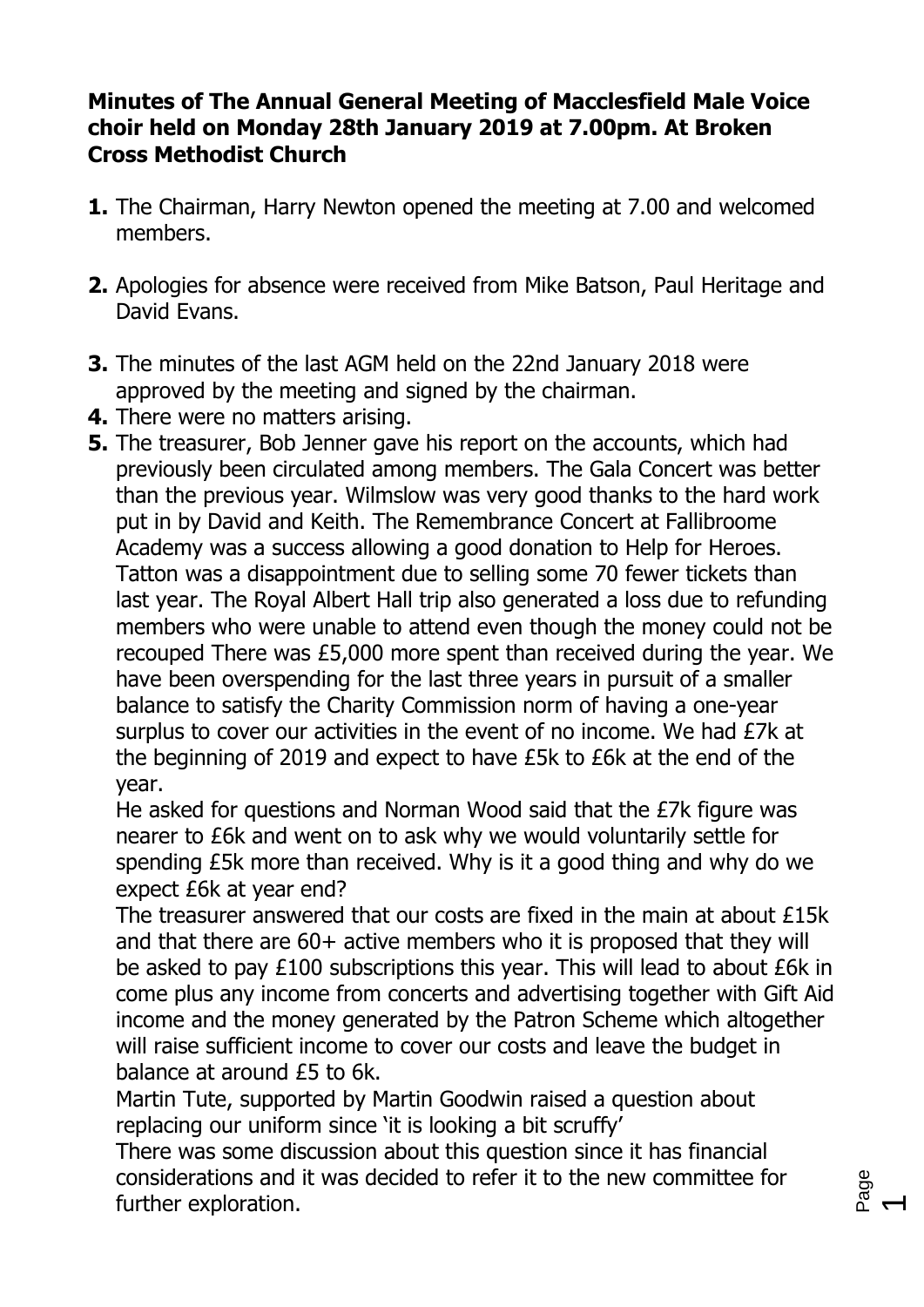6.The meeting was asked to endorse the increase in subs four members voted no so the motion was carried by a large majority. The treasurer also proposed the appointment of Jeremy Bostock as auditor for another year. This proposal was carried by a large majority with one abstention. Max Hartley asked a question about the extra rehearsals and discovered that our MD has generously offered to provide his services free of his fee for any rehearsals above the number budgeted for last Autumn (70). There was some support for the idea that if the subs do not cover the extra cost consideration must be given to re-visit the issue because the MD 'should be paid.'

It was agreed that the subject will be reassessed later in the year by committee.

## 7. Chairman's report.

As we come to the end of my first year as your chairman I think that by and large it has been a very good year.

We have now completed our first year with Robert as our musical director. With the help and support we have had from Robert the quality of our singing has made very good progress.

As you have heard from our treasurer we have quite a large deficit on the year. In hind sight we probably should have been more prepared for this. The cancelation of our joint concert with Chapel en le Frith Ladies choir was a disappointment and also the fact that we were not invited to Gawsworth caused some of the loss of income.

On the positive side we had a very successful Gala concert which drew favourable comments from our audience and was profitable.

I think we all realise now that taking part in the Llangollan International festival was a big step up for us and although we did not win, we gained a lot from the experience of competing at a very high international standard and had a very enjoyable day.

Our concert at Wilmslow with Backbeat A Capella was a great success musically and financially. This was due in a large part to the work put in by Keith Jones and David Collins.

Our visit to the Royal Albert Hall for the Massed Choir concert was very enjoyable and memorable. For many of us to sing in the RAH was a dream come true.

A new venture this year was the remembrance concert at Fallibroome Performance Hall. I think general opinion was that it was musically successful and we were able to make a good donation to Help for Heroes. In the

<sup>Bage</sup>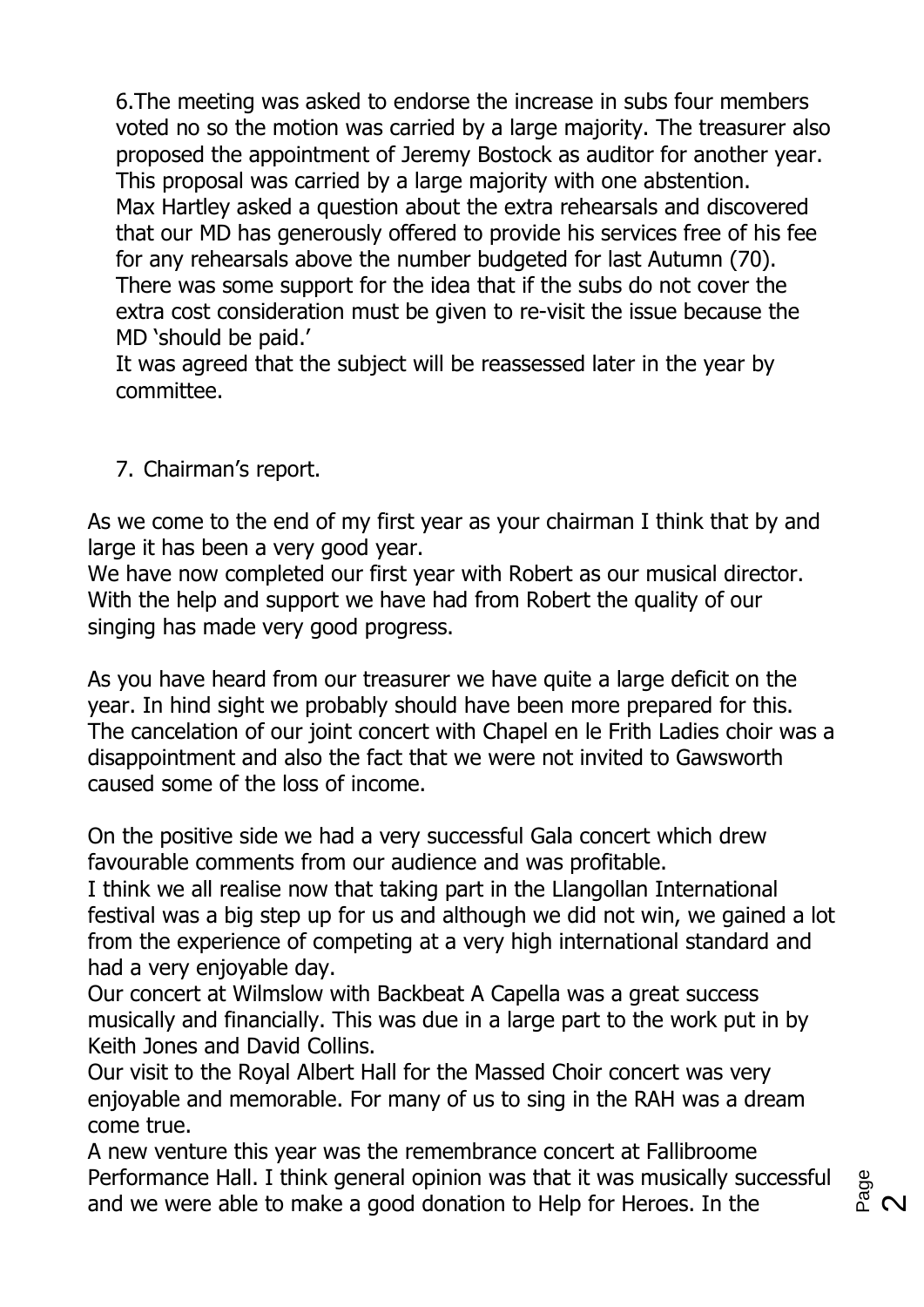process of this concert Bob has also established a good contact with the music department at the Fallibroome Academy.

Our Christmas concert at Langley went very well. Our concert at Tatton Park went very well and drew favourable comments form our audience and made a profit. This was due in the main to selling advertising space in our program. Our improved staging and the relocating of the piano helped greatly. Thank you to Tony Williams for his work on this.

For the organising of all these events I would like to record my thanks to our concert secretary, David Hyde for all the time and hard work he has put in.

I Would also like to say a big thank Robert and Tatyana for the work they have put in during the year. I think you will agree we are very fortunate to have them.

As Bob has stated we are aiming to achieve a balanced budget in 2019. This will mean that we should aim to not have a deficit on any of our activities. If we need to hire a coach to any of our events this should be paid for by the choir members and guests using it in the same way that we would if we were using our own vehicles.

Another idea is that we should follow the example of John Robinson in the sponsoring of new music so that we can see our name on the copies "before we die." This can be done for as little as a donation of £160 and gift aid would increase this to £200 for choir funds.

I think we should try to get more patrons. This involves making a suggested donation of £50 to

choir funds in return the patron receives a VIP ticket to our Gala concert. This donation is also eligible for gift aid.

I would like to say a big "Thank you" to our wives and girlfriends for the support they give us, in particular the front of house duties they carry out so efficiently.

During the year we have had a very strong and hard-working committee. They really have shown great dedication to the choir and deserve a big thank you.

We have had a good number of new members this year and we offer them a very warm welcome and hope they will enjoy many years of singing with us. I think word is getting around that we are a good choir to sing with.

Finally, I would like to express our thanks and gratitude to Ciaran who is retiring from his duties as our secretary after eight years of devoted service to the choir. I hope he will continue to sing with us for many years to come.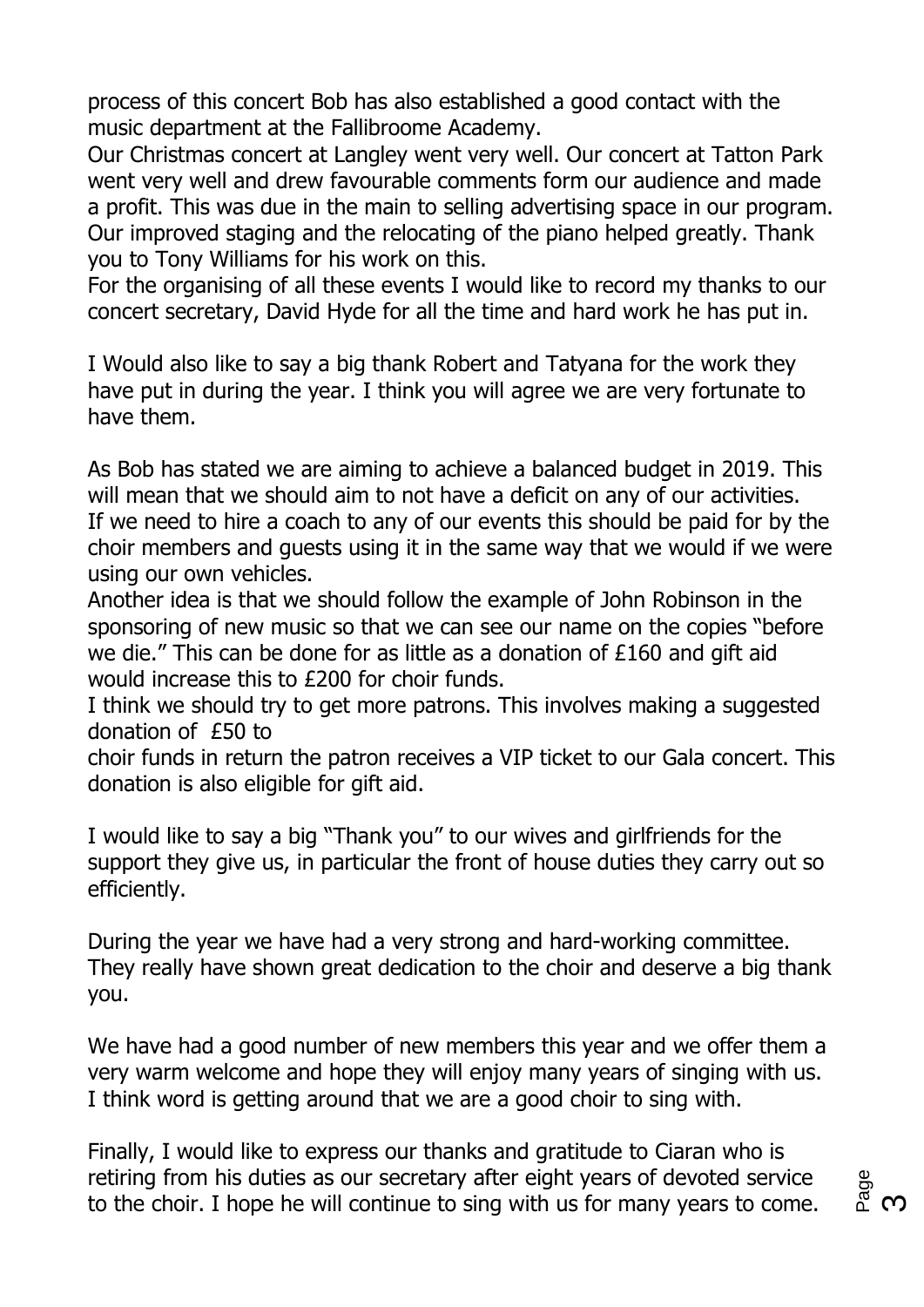8-10 Election

The committee membership is subject to election every year, except for the Chairman who holds office for three years. The nominations for 2019 are as follows

| Vice Chairman. | John Robinson  |
|----------------|----------------|
| Treasurer.     | Bob Jenner.    |
| Secretary.     | Graham Waters. |

Election of Section Representatives.

- T1 Representative. David Collins.
- T2 Representative. Geraint Jones-David.
- B1 Representative John Wilkin.
- B2 Representative Forbes Furmage.

Election of 2 General Committee Members.

There was an important oversight this year in that an ineligible nomination paper was accepted and has therefore been declared void.

Keith Jones has been properly nominated and is available for one of the positions.

The second General Representative has yet to be identified and will be coopted on to the committee when a suitable candidate has been found.

There were no other nominations so the members above were all elected unanimously by the meeting,

11. All newly elected Committee Members take up their positions with at once.

The outgoing General Secretary congratulated Graham Waters and assured him of support into the future and left the platform.

The new General Secretary paid tribute to the work Ciaran had done and assured him he will endeavor to keep up Ciaran's high standards.

The current President's term of office has expired. The Chairman will write a letter of thanks to her on behalf of the Choir.

The Chairman then proposed that, in recognition of Ciaran's dedicated service to MMVC, he should be asked to accept the position of President for the forthcoming five-year term.

This was duly seconded, approved and accepted.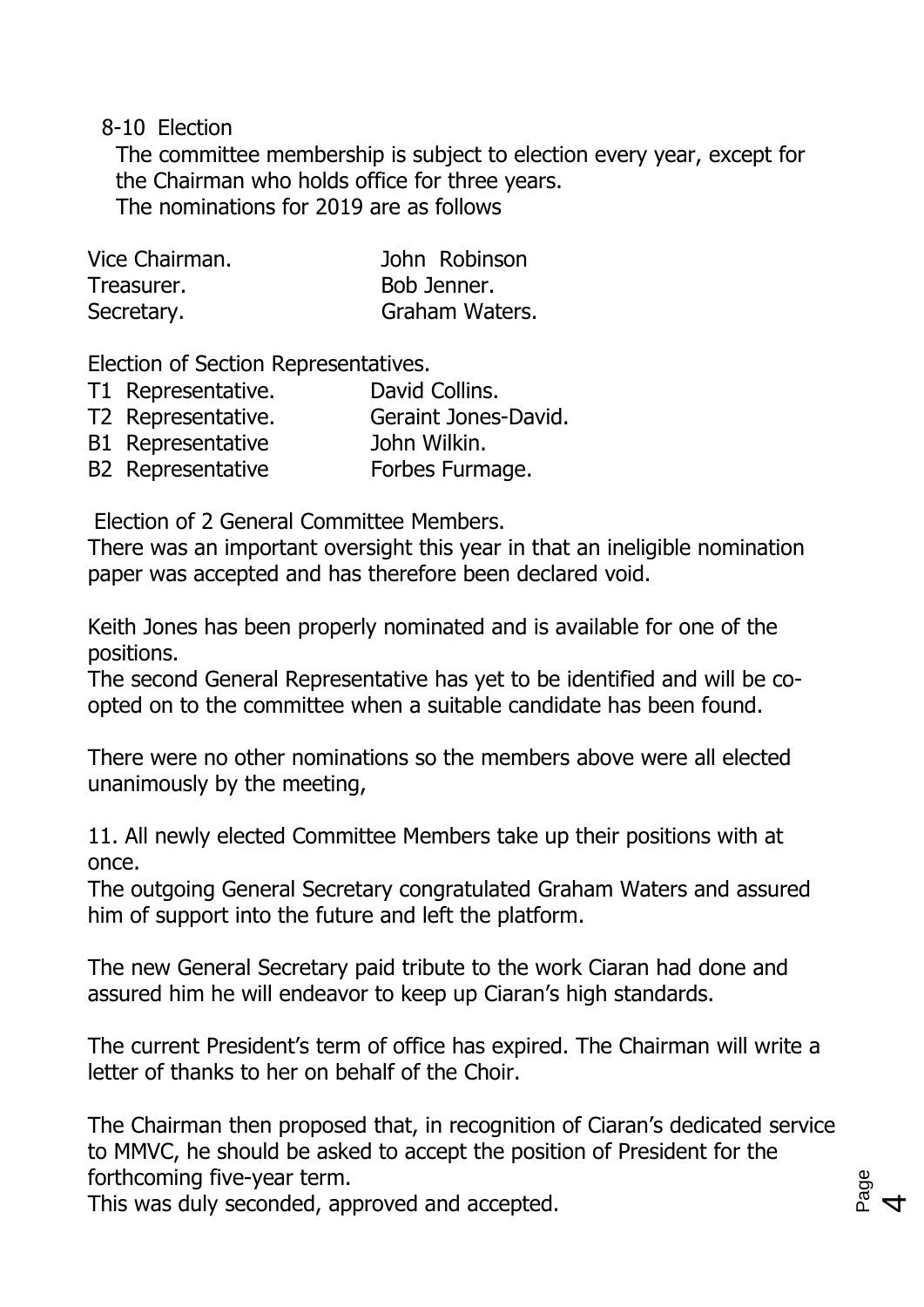**12.** Musical Directors Report.

Good evening, I would like to start by saying that I have really enjoyed my first year with the choir.

We have made some big steps forward with our technique and repertoire, we are now a different choir than we were 12 months ago.

We had a great Gala concert and brilliant finish to 2018 with Tatton.

A special mention for Llangollen as it was an amazing experience and I was really impressed by how we all pulled together to make sure that we held our own and we did our selves proud to get a great mark and feedback from the judges panel.

I would like to thank you for all your hard work in and out of rehearsals and for your commitment. Looking forward to this years concerts and competitions and looking for new challenges along the way.

I would also like to say a huge thank you to Tatyana for her continued support and talent that she brings to the choir.

Looking forward to see how things progress from here and for the challenges ahead.

**13.** Registrars Report.

Geoff Molyneux

## **2018 Rehearsal Attendance Records**

Average: 69% Section Records:

| JCLINII INCLUIUS. |                      |       |
|-------------------|----------------------|-------|
| 2017-             |                      | 2018- |
|                   | T <sub>1</sub> 79.4% | 68%   |
|                   | T <sub>2</sub> 74%   | 64%   |
|                   | B1 72.7%             | 72%   |
|                   | B2 72.6%             | 72%   |

Average attendances: 2009 – 79% (64 Members)  $2010 - 77\%$  (65) 2011 – 76% (72) 2012 – 75% (71)  $2013 - 75\%$  (67) 2014 – 71% (73) 2015 – 73% (73)  $2016 - 73\%$  (68)  $2017 - 75\%$  (65)  $2018 - 69\%$  (63)

**14.** Appointments to be made at first committee meeting on 29th Janruary 2019.